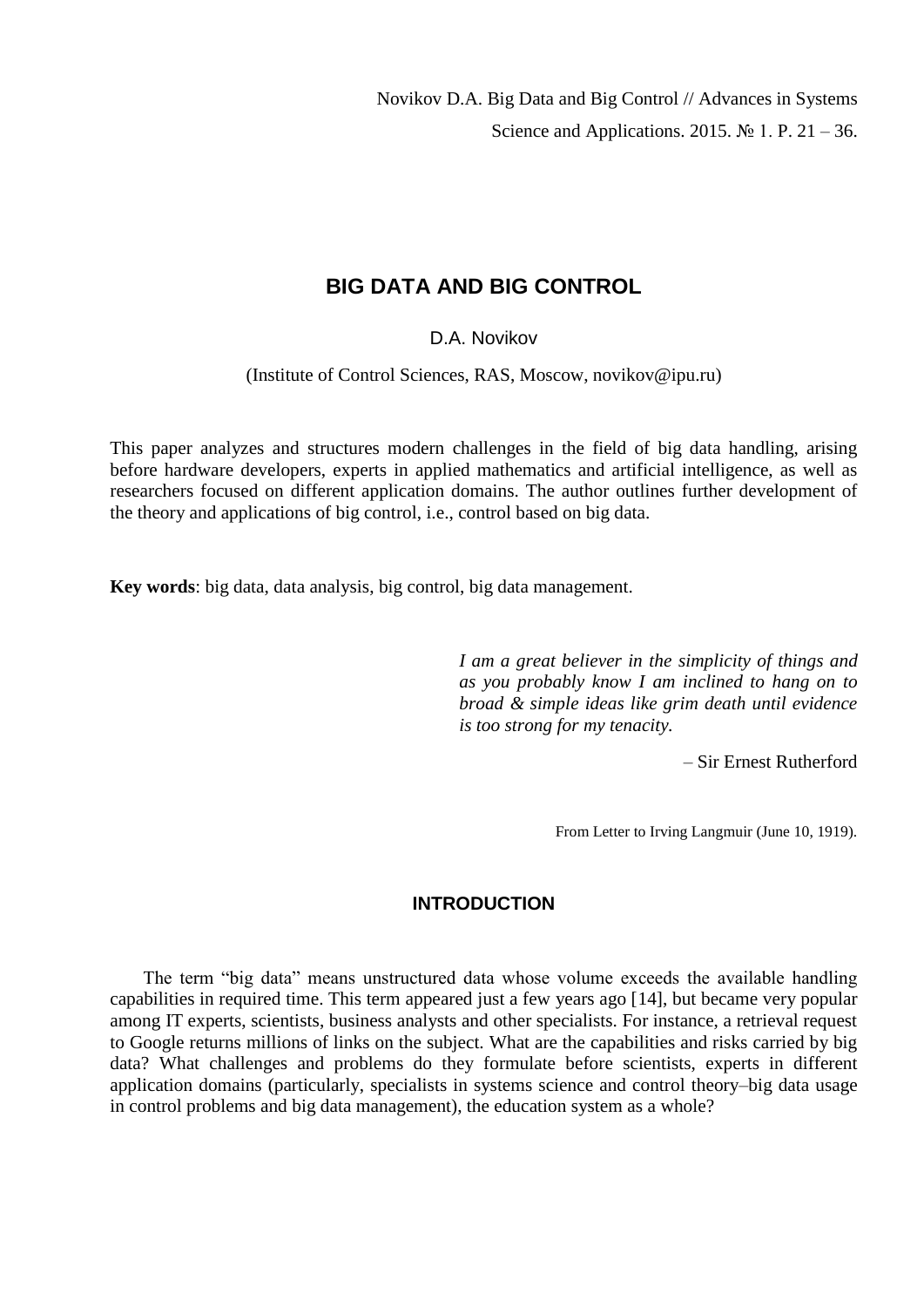### **1. BIG DATA. BIG ANALYTICS. BIG VISUALIZATION**

In information technology, *big data* (perhaps, the term was first mentioned in the special issue of *Nature* [\[14\]](#page-13-0)) represents a direction of theoretical and practical investigations on the development and application of handling methods and means for the big volumes of unstructured data.

 $Big data$  *handling* comprises their<sup>1</sup>:

– acquisition;

– transmission;

– storage (including recording and extraction);

– processing (transformation, modeling, computations and analysis);

– usage (including visualization) in practical, scientific, educational and other types of human activity.

In the narrow interpretation, the term "big data" sometimes covers only the technologies of their acquisition, transmission and storage. In this case, big data processing (including construction and analysis of corresponding models) is called *big analytics* (including big computations), whereas visualization of the corresponding results (depending on user's cognitive capabilities) is called *big visualization* (see Fig. 1).

The universal cycle of big (generally, any) data handling is illustrated by Fig. 2. Here the key role belongs to an *object* and a *subject* (a "customer"); the latter requires knowledge on the state and dynamics of the former. However, sometimes there exists a chasm between the *data* acquired on an object and the *knowledge* necessary for a subject. Primary data must be preprocessed, i.e., transformed into more or less structured *information*. Subsequently, necessary knowledge is extracted from this information depending on a specific task solved by a subject.



**Fig. 1. "The big triad"<sup>2</sup> : Data, analytics, visualization**

 1 In certain classifications, big data handling is associated with 4D (data discovery, discrimination, distillation and delivery/dissemination).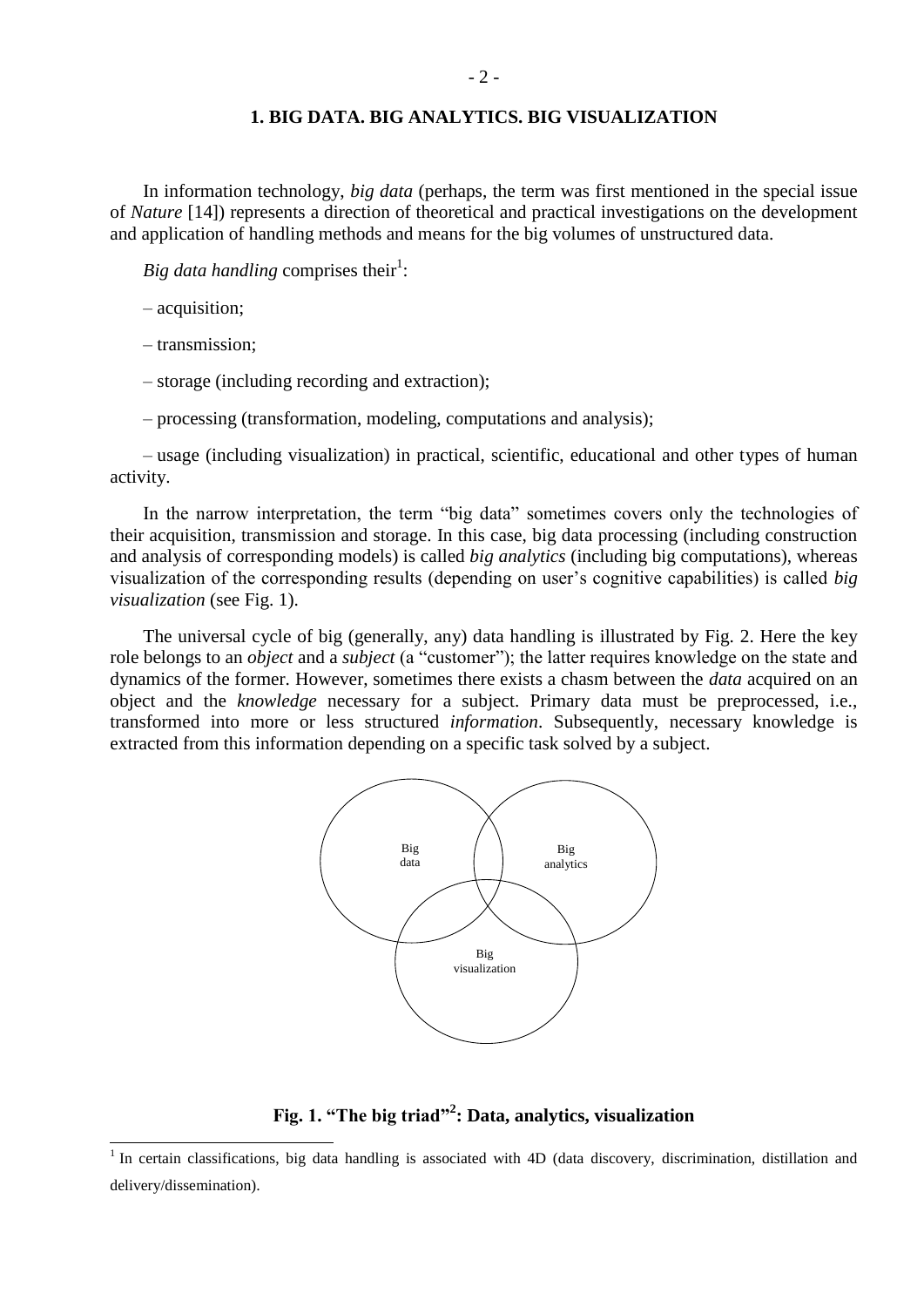Particularly, a subject may adopt this knowledge for object *control*, *viz*., exerting purposeful impacts on an object to ensure its required behavior. Control can be automatic in a special case (an inanimate subject). Perhaps, the term "*big control*" <sup>3</sup> will become common soon for indicating control based on big data, big analytics and, possibly, big visualization.<sup>4</sup>



**Fig. 2. The universal cycle of big data handling** 

The qualitative analysis of numerous publications on big data leads to the author's subjective expert appraisal for the current distribution of attention paid by researchers and developers (but not users!) to big data handling problems. This expert appraisal is demonstrated in Fig. 3.

 $2$  We will not discuss another fashionable triad (big data, high-performance computations, cloud technologies).

 $\overline{\phantom{a}}$ 

 $3$  For justice' sake, note that in the recent fifteen years experts in control theory have tended to consider the problems of control, computations and communication jointly (the so-called  $C<sup>3</sup>$  problem (Control, Computation, Communication)). According to this viewpoint, control actions are synthesized in real time taking into account the existing delays in communication channels and information processing time (including computations). There is another generally accepted term (large-scale systems control), but big data can be generated by "small" systems.

<sup>4</sup> An alternative interpretation of "big control" concerns control of big data handling processes. Actually, this represents an independent and nontrivial problem.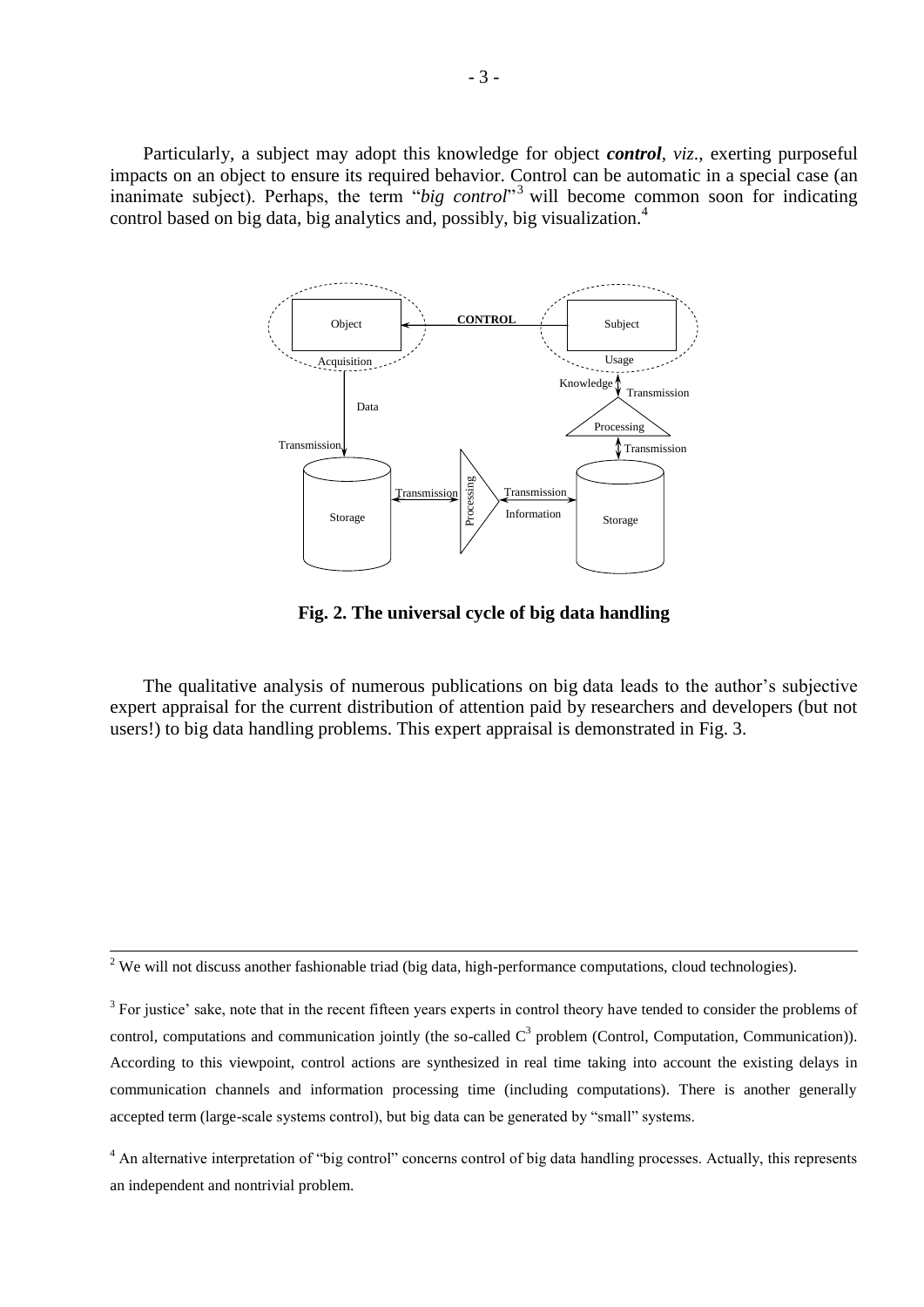



#### **to big data handling problems**

In other words, the overwhelming majority of big data investigations create the technologies of big data acquisition, transmission, storage and preprocessing, whereas big analytics and visualization receive by far less consideration. Big control problems are almost not studied, despite that control objects become more and more complicated and multi-scale, while "networkism" represents a leading trend of modern control theory [\[7\]](#page-13-1)!

## **2. CIVILIZATION-SCALE PROBLEMS**

However, is the current state of affairs (see the distribution in Fig. 3) reasonable? On the one hand, the answer is affirmative. Indeed, technologies followed exactly this path of development; moreover, data analysis and visualization requires data acquisition and storage (no doubt, with the feasibility of rapid accessing and processing). On the other hand, the existing "disbalance" is the result of the following. Nowadays, mankind realizes the potential utility of any data, but does not completely understand what should be done with the growing avalanche of data.

This problem seems not novel, since a class of similar civilization-scale problems has appeared recently, formally called the *problems of anticipatory technologies development*. To elucidate this idea, consider the correlation among science, technologies and practice (see Fig. 4). During different periods of mankind development, science often initiated creation and adoption of certain technologies; sometimes, the chain was "inverse" (presently, we observe exactly this picture!).

Really, appeal to history. Starting from the middle of the 19th century, for over 100 years mankind had experienced the triumphal development of science and the technological boom (science anticipated and predetermined technologies, the latter were widely adopted in practice; generally speaking, before science was stimulated by practice). In this context, we mention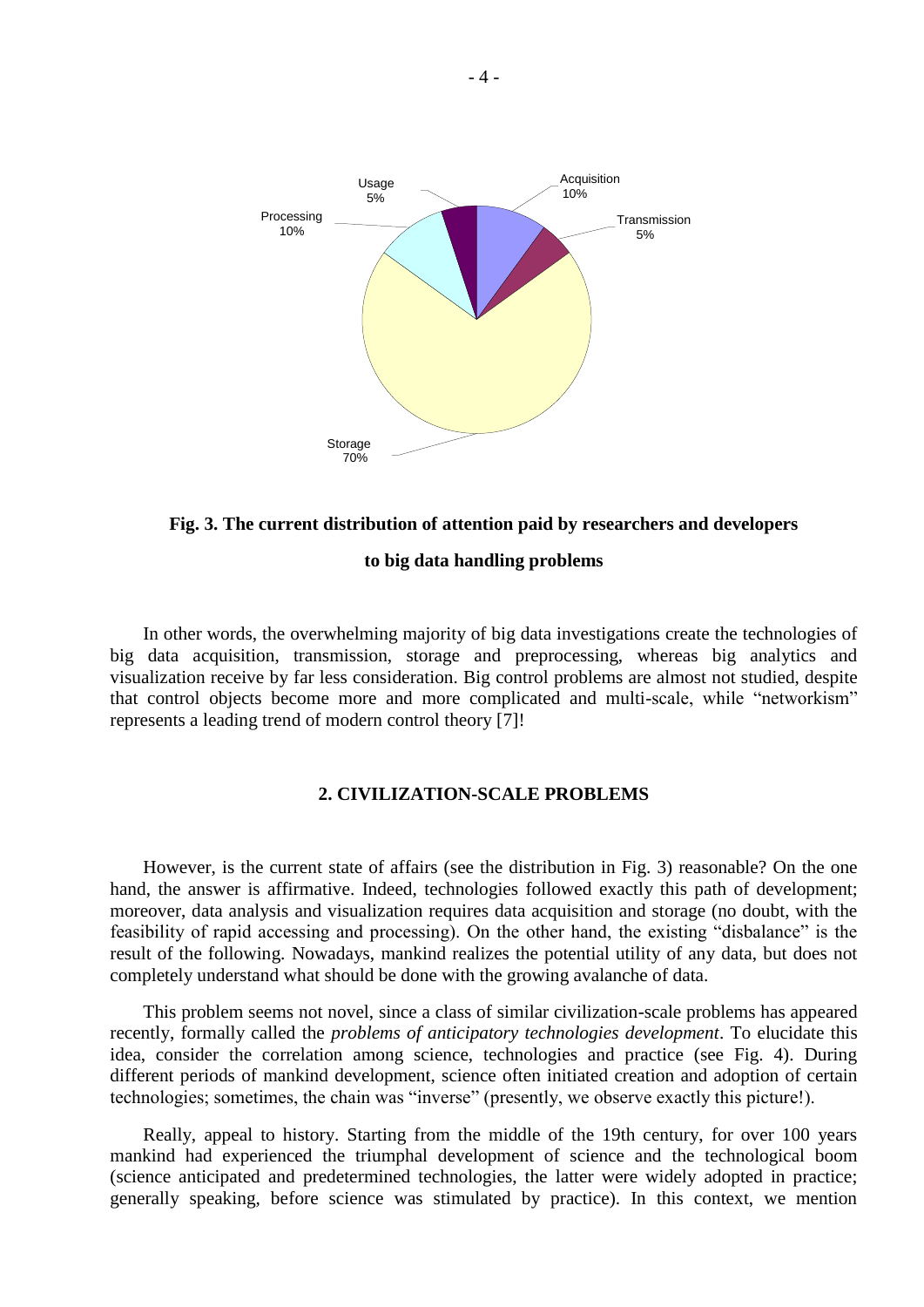electricity, communications, nuclear power engineering, electronics, etc. Most technologies were clear and available to average men.<sup>5</sup> Later on (approximately, since the 1970s) the situation gradually changed–the accumulated fundamental scientific results were enough for technologies growth (i.e., some technologies even "anticipated" science). Consequently, their "demand for science" was reduced (perhaps, living systems made an exception).



**Fig. 4. Science, technologies and practice**

Nevertheless, technologies demonstrate further development, and the pace of their development even increases. For instance, in the recent decade advances in information and communication technologies (ICT) have been even anticipating practice  $6$ , including human recognition of new technological capabilities, development prospects and associated threats.<sup>7</sup> In other words, the threshold of the third millennium was remarkable for a turning point: mankind had earlier mastered science and technologies to satisfy its needs, whereas afterwards technologies rather dictated the directions, restrictions and conditions of scientific development, at the level of individuals and at

 $\overline{\phantom{a}}$ 

 $<sup>5</sup>$  Amusingly, the heroes of fantasy books on technological breakthrough, owing to isolation (e.g., Cyrus Smith from J.</sup> Verne's *The Mysterious Island*) or a trip to the past (e.g., the hero from M. Twain's *A Connecticut Yankee in King Arthur's Court*), are often engineers or average men but not scientists.

<sup>&</sup>lt;sup>6</sup> As a positive feature, we acknowledge that advances in ICT were stimulated by the development of applied mathematics, particularly "network mathematics" (random graphs, large-dimensional graphs, network games and others, see the surveys [\[6,](#page-13-2) [11,](#page-13-3) [12,](#page-13-4) [17\]](#page-13-5)).

<sup>&</sup>lt;sup>7</sup> Scattered manifestations of this phenomenon took place earlier; e.g., A. Noble and the participants of the Manhattan Project thought about the ethical responsibility of scientists.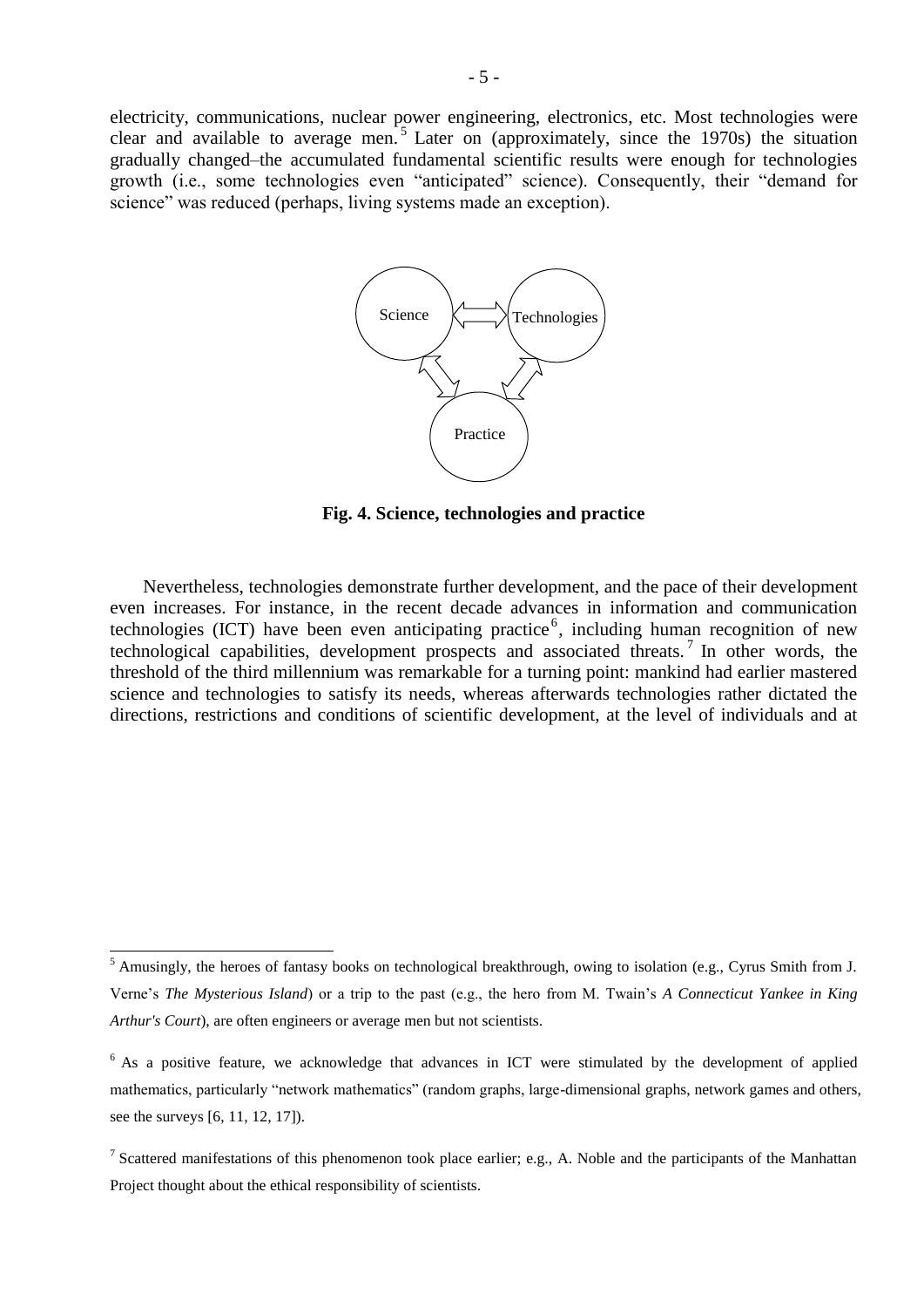the level of states and mankind as a whole.<sup>8</sup> Exactly this effect is called "anticipatory technologies development." Mankind will have to realize the corresponding civilization-scale problems and learn to respond to them.

Similar things happen with big data: human beings have mastered technologies for accumulating giant volumes of data, but are still unable to process and utilize them. The major problem concerns the comprehension of *why* should big data processed (rather than *how* should it be done). To have a clear view of the challenges faced by scientists and engineers, we discuss a series of questions. Which data are actually big? Where do big data arise? What are the modern applications of big data? How can one improve the efficiency of their usage in future? What is the role of science in big data handling?

#### **3. SOURCES AND CUSTOMERS OF BIG DATA**

They include large groups, namely:

– science (astronomy and astrophysics, meteorology, nuclear physics, high-energy physics, geoinformation systems and navigation systems, distant Earth probing, geology and geophysics, aerodynamics and hydrodynamics, genetics, biochemistry and biology, etc.);

– Internet (in the wide sense) and other telecommunication systems;

– business, commerce and finances, as well as marketing and advertising (including trading, targeting and adviser systems, CRM-systems, RFID–radiofrequency identifiers used in sales, transportation, logistics and so on);

- monitoring (geo-, bio-, eco-; space, air, etc.);
- security (military systems, antiterrorist activity, etc.);
- power engineering (including nuclear power engineering), SmartGrid;
- medicine;

l

- governmental services and public administration;
- production and transport (objects, units and assemblies, control systems, etc.).

 $8$  The problems of information security have become common. Today is the right time for thinking not just about technological security (cybersecurity), but about the social, economic and other security of information technologies, i.e., the security of ICT users, their groups and society as a whole against informational impacts (here a striking example concerns social media including online social networks [\[10\]](#page-13-6)). Recall that all important decisions (at the level of an enterprise and at the level of a government) are made on the basis of information coming from certain sources and processed by certain methods (far from always, a decision-maker knows these sources and methods). Therefore, we have to acknowledge the relevance of the socioeconomic security of ICT, i.e., the security of an individual, an economy, a society and a country against the consequences of decisions made by modern ICS (including decision support systems applied in economics, military science, politics, etc.).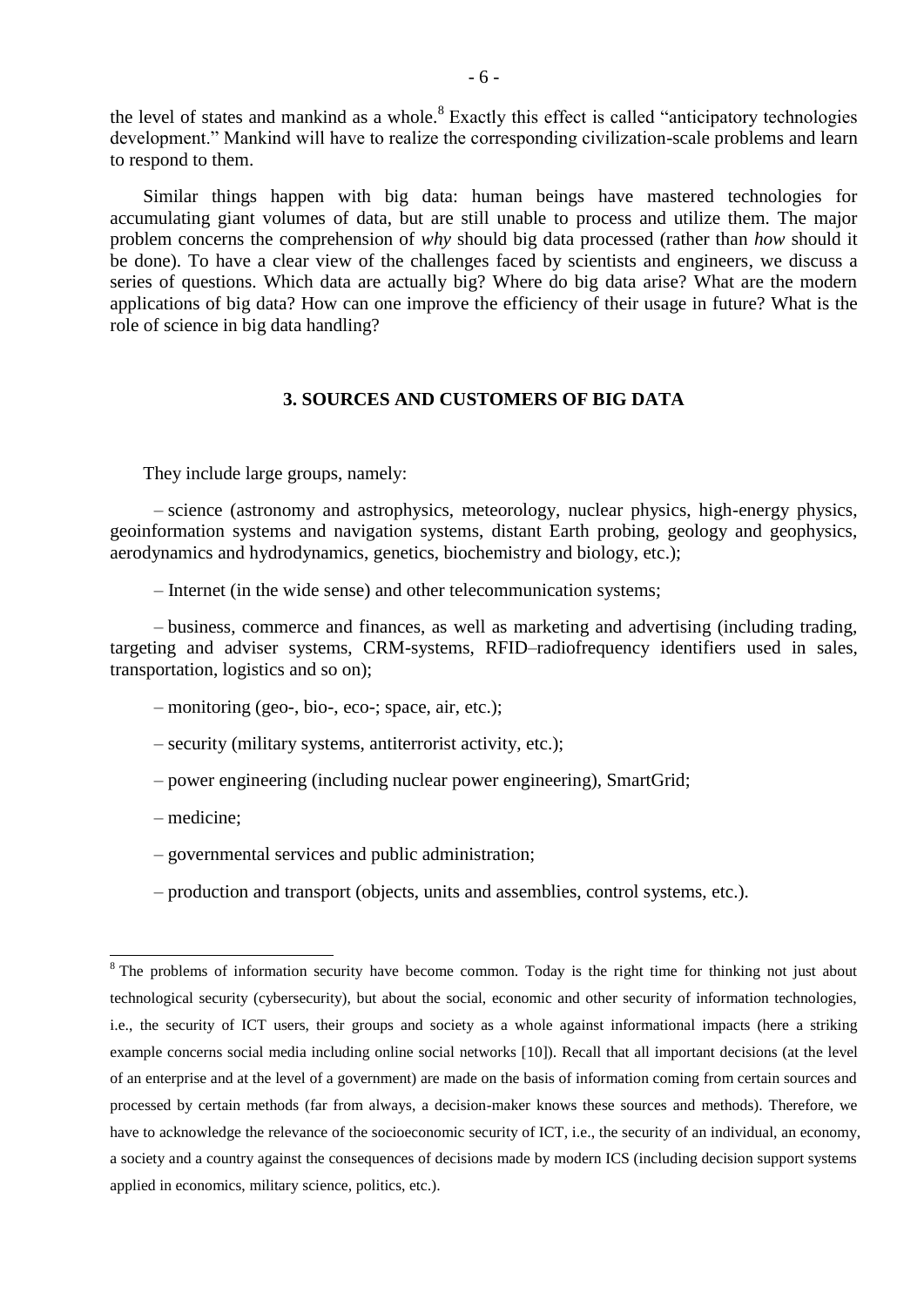Numerous applications<sup>9</sup> of big data in these fields can be found in popular science literature (or even "glossy" journals) available at public Internet sources. We will not describe these applications here to avoid embarrassing "zettabytes" and "yottabytes."

In almost all fields cited, the modern level of automation is such that big data have automatic generation. Therefore, the following question gains growing importance. What is the volume of "lost" data flows (due to insufficient capabilities or time for their storage or processing)? This question seems correct for an engineer in ICT, but not for a scientist or a user of big data processing results. Rather, the former and the latter would ask "What are essential losses in this case?" and "What are the changes if we successfully acquired and processed all data?", respectively.

## **4. WHICH DATA ARE BIG? SCIENTIFIC CHALLENGES**

Traditionally, big data are unstructured data whose volume exceeds the available handling capabilities in required time. However, this definition appears somewhat "cunning": data considered big today cease to be such tomorrow owing to the progress of data handling methods and means. Data that looked big several hundreds or even thousands of years ago (in the absence of automatic treatment) are easily processed today by home computers. The competition between the (hypothetic) computational demands of mankind and corresponding technical capabilities has been known very long ago. Of course, the capabilities have been always chasing the needs. And the gap between them represents a monumental stimulus for science development. Researchers have to suggest simpler (yet, adequate) models, design more efficient algorithms, etc.

Sometimes, the definition of big data includes the so-called 5V properties (Volume, Velocity, Variety, Veracity, Validity). Alternatively, the difference between the big volume of conventional data and big data proper is that the latter form the big flow of unstructured<sup>10</sup> data (in the sense of volume and velocity as the volume per unit time).

In the wide comprehension, the unstructuredness of big data (text, video, audio, communications structures, etc.) is actually their characteristic feature and a challenge for applied mathematics, linguistics, cognitive sciences and artificial intelligence. Creation of real-time processing technologies<sup>11</sup>, including the feasibility of implicit information revelation, for large flows of text, audio, video and other information forms the mainstream of applications of the above sciences $^{12}$  to ICT.

 $\overline{a}$ 

<sup>&</sup>lt;sup>9</sup> The principal idea of using big data is revealing "implicit regularities," i.e., answering nontrivial questions: epidemic prediction based on information from social networks and sales in drugstores; medical and technical diagnostics; retention of clients by analyzing sellers' behavior in stores (the spatial movements of RFID-tags of products); and others.

 $10$  Data unstructuredness can be the result of their omissions and/or different scales of studied phenomena and processes (in space and time, see the so-called multi-scale systems).

 $11$  In the first place, these technologies must perform data aggregation (e.g., detecting changes in technological data or storing aggregated indices). Really, one does not need all data (especially, "homogeneous" data).

 $12$  Mathematics rather easily operates structured data; and so, data structuring makes an important problem.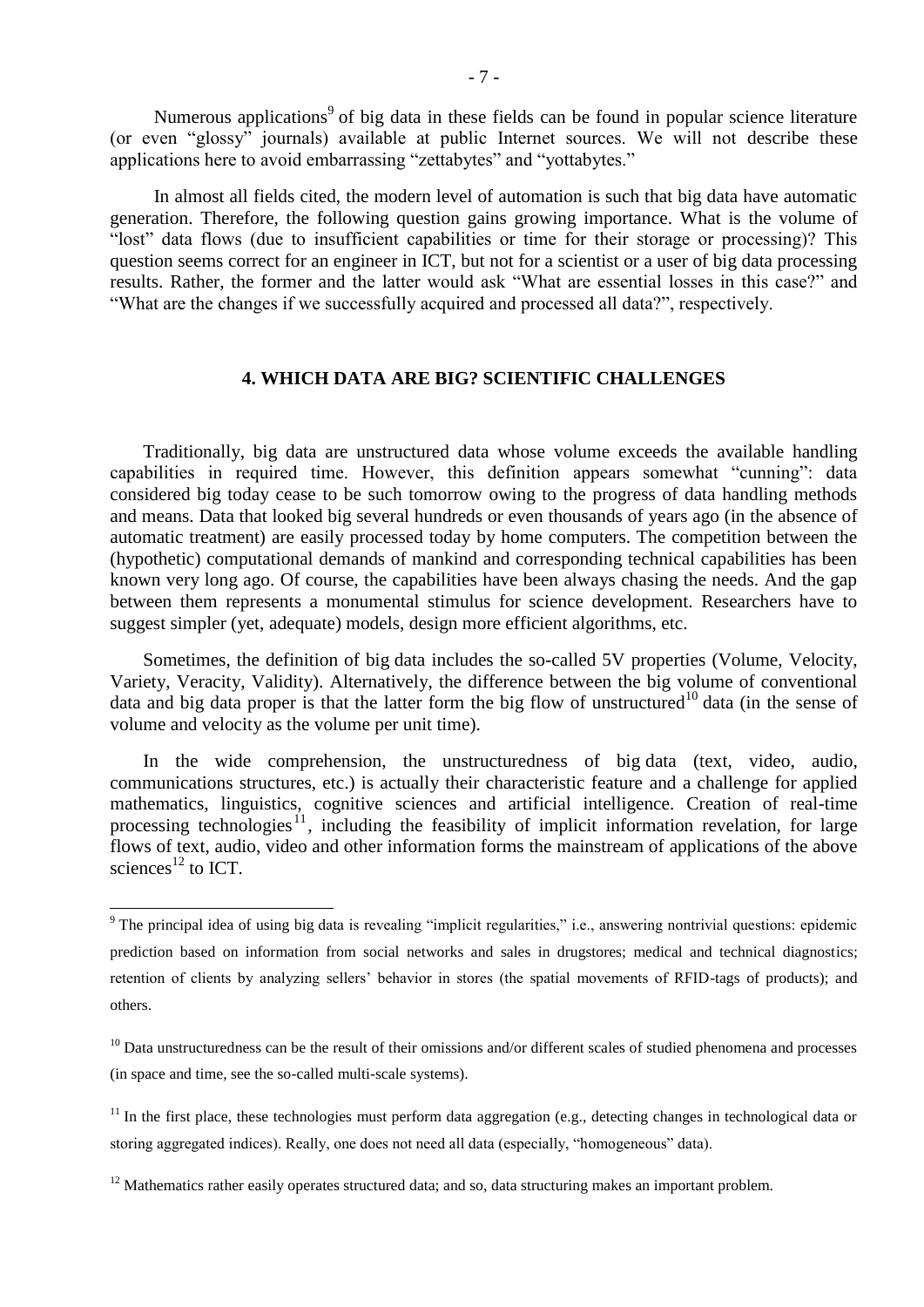Therefore, we observe a direct (and explicit) query from technologies to science. The second explicit query concerns adaptation of traditional statistical analysis, optimization and other methods to big data analysis. Furthermore, it is necessary to develop new methods with due consideration of big data specifics. A modern fashionable trend is boosting analytics tools (generally, business analytics) for big data. But their list almost coincides with the classical kit of statistical tools (or is even *narrower*, since some methods are inapplicable to big data). This is also the case for:

– machine learning methods (neural networks, Bayesian networks, fuzzy inference and other logical inference, etc.):

– high-dimensional optimization problems (in addition to traditional parallel computing, intensive research focuses on distributed optimization, *l*<sub>1</sub>-optimization; e.g., see [\[2,](#page-12-0) [3,](#page-12-1) [9,](#page-13-7) [15,](#page-13-8) [21,](#page-13-9) [22\]](#page-13-10));

- discrete optimization methods (here an "alternative" lies in application of multiagent program systems [\[25\]](#page-13-11)) and others.

The common feature in the stated queries of technologies to science is adaptation or small modification of well-known tried-and-true methods. We have to be aware of the following. Generally, automatic modeling (by traditional tools<sup>13</sup>) based on raw data represents just a fashionable delusion.<sup>14</sup> We expect to suggest algorithms and apply them to bulky volumes of unstructured (often irrelevant) information, thereby improving the efficiency of decision-making. Such delusions occurred in the history of science at the early development stages of cybernetics and artificial intelligence.<sup>15</sup> They resulted in numerous disappointments and considerably impeded the development of these scientific directions. There exist no miracles in science: generally, new conclusions require new models and new paradigms (e.g., see the books on science methodology [\[13,](#page-13-12) [16\]](#page-13-13)).

#### **5. GENERAL CHALLENGE**

The complexity of the surrounding world grows at a smaller rate than the capabilities of data detection ("measurement") and storage. Perhaps, these capabilities have exceeded the ability of mankind to realize the feasibility and reasonability of their usage. In other words, we "choke" with data, trying to find what to do with them.

However, there exists an alternative viewpoint of this situation as follows. Obtaining *big* data (having an arbitrary large volume) is possible and easy enough (obvious examples arise in combinatorial optimization, nonlinear dynamics or thermodynamics, see below). But we have to understand how to manage big data (and ask the Nature correct questions). Furthermore, it is

 $\overline{\phantom{a}}$ 

 $13$  An additional encumbrance is the accumulated experience of a researcher/developer and the traditions of its scientific school. Successful solution of a certain problem leads to the conviction that same methods (only!) are applicable to the rest open problems.

 $14$  In some cases, additional information can be obtained by increasing the volume of data (under correct processing).

<sup>&</sup>lt;sup>15</sup> The behavior demonstrated by a cybernetic system is always the result of embedded algorithms (stochastic, nondeterministic, etc.), despite the seeming generation of new knowledge or revelation of new ("unexpected") behavior. This is especially the case for interaction of very many elements.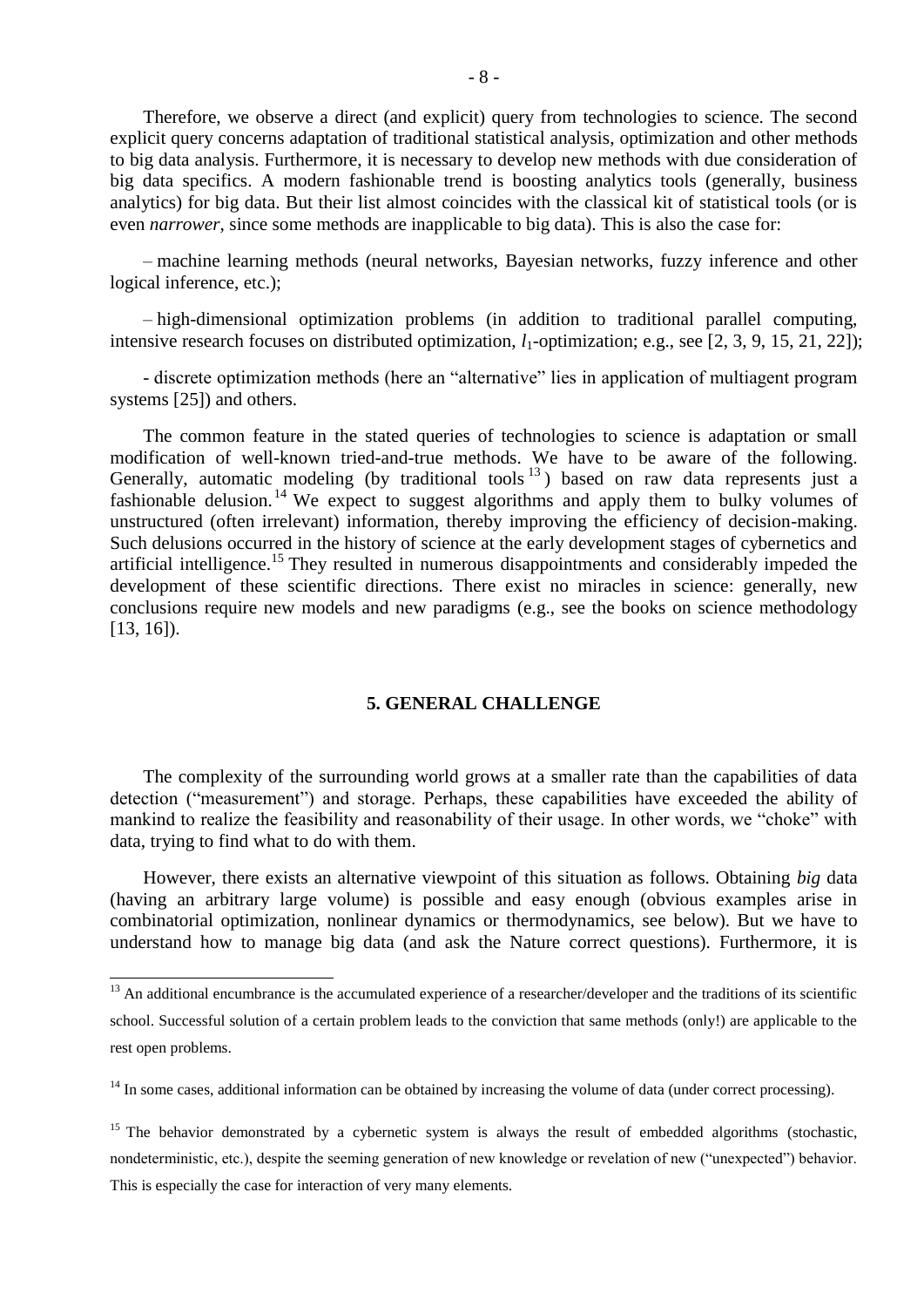possible to construct an arbitrary complex model using big data and then try to reach a higher accuracy within the model. But the associated dilemma is whether we obtain new results or not (in addition to very many new problems<sup>16</sup>). Long ago mathematicians and physics knew that increasing the dimensionality and complexity of a model (aspiration for considering more factors and relations among them) does not necessarily improves the quality of modeling results; sometimes, it even carries to the point of absurdity. $17$ 

Let us study a series of examples.

**Example 1.** The book [\[23\]](#page-13-14) by Nobel Prize winner H. Simon considered the following example. Imagine an ant walking along a beach. The ant may try to minimize the efforts required for moving from one point to another; and so, it escapes rocks, sometimes turns back, etc. If we observe just the horizontal projection of the ant's path (without the knowledge of relief), explaining its behavior (a very winding, complex path) seems difficult. H. Simon arrived to an important conclusion. The existing variety and complexity of human behavior are explained not by their complex principles of decision-making (actually, these principles appear simple), but by the diversity of related situations. One would hardly disagree with this opinion. Really, nontrivial results can be provided by a complex model based on simple input data and by a simple model based on complex input data. Ideally, nontrivial results should be generated by simple models owing to the correct choice of relevant and simple input data (mathematicians are used to say that "simplicity is the sign of truth").

**Example 2.** Suppose that, as if by magic, scientists of the 18th century receive a modern laptop and a tomographic scanner of laptops (with user manuals). The scientists make the tomographic image of the laptop and save it in the memory. By analyzing these bulky and very detailed data on the physical structure of the laptop, they would hardly understand the operation principle of the laptop. A correct paradigm, a correct conceptual model forms a necessary (yet, not sufficient) condition of a success.

**Example 3.** Take any NP-hard problem of combinatorial optimization [\[8\]](#page-13-15), e.g., the travelling salesman problem. There are about *n*! variants to-be-analyzed for exact solution search; in the case of  $n \sim 100$ , the number of variants exceeds the computational capabilities of mankind. The network excitation control problem for a real social network possesses the dimensionality of  $n \sim 10^6$  [\[18\]](#page-13-16). This property of NP-hard problems has been known for decades, motivating researchers to develop (generally, heuristic) methods of approximate solution search with estimated guaranteed accuracy at reasonable time. A similar example concerns nonlinear dynamics models: the "observations" of dynamic chaos demonstrated by a rather simple (medium-dimensional) nonlinear dynamic system may require the memory of all computers in the world, but generate no new knowledge.

**Example 4.** A classical example from the history of physics is the discovery of the law of universal gravitation. For two decades, T. Brahe (1546–1601) observed planetary motion in the Solar System. For those days, his records represented big data. Based on Brahe's records, I. Kepler (1571–1630) formulated his empirical (!) laws of planetary motion:

– the [orbit](http://en.wikipedia.org/wiki/Orbit) of a planet is an [ellipse](http://en.wikipedia.org/wiki/Ellipse) with the Sun at one of the two [foci;](http://en.wikipedia.org/wiki/Focus_(geometry))

 $\overline{\phantom{a}}$ 

– a line segment joining a planet and the Sun sweeps out equal areas during equal intervals of time;

<sup>&</sup>lt;sup>16</sup> We recognize the importance of model's adequacy and stability of modeling results, but omit these problems.

 $17$  Not to mention situations, when existing scientific paradigms make it impossible in principle to model system behavior on a large time horizon (e.g., accurate weather forecasting).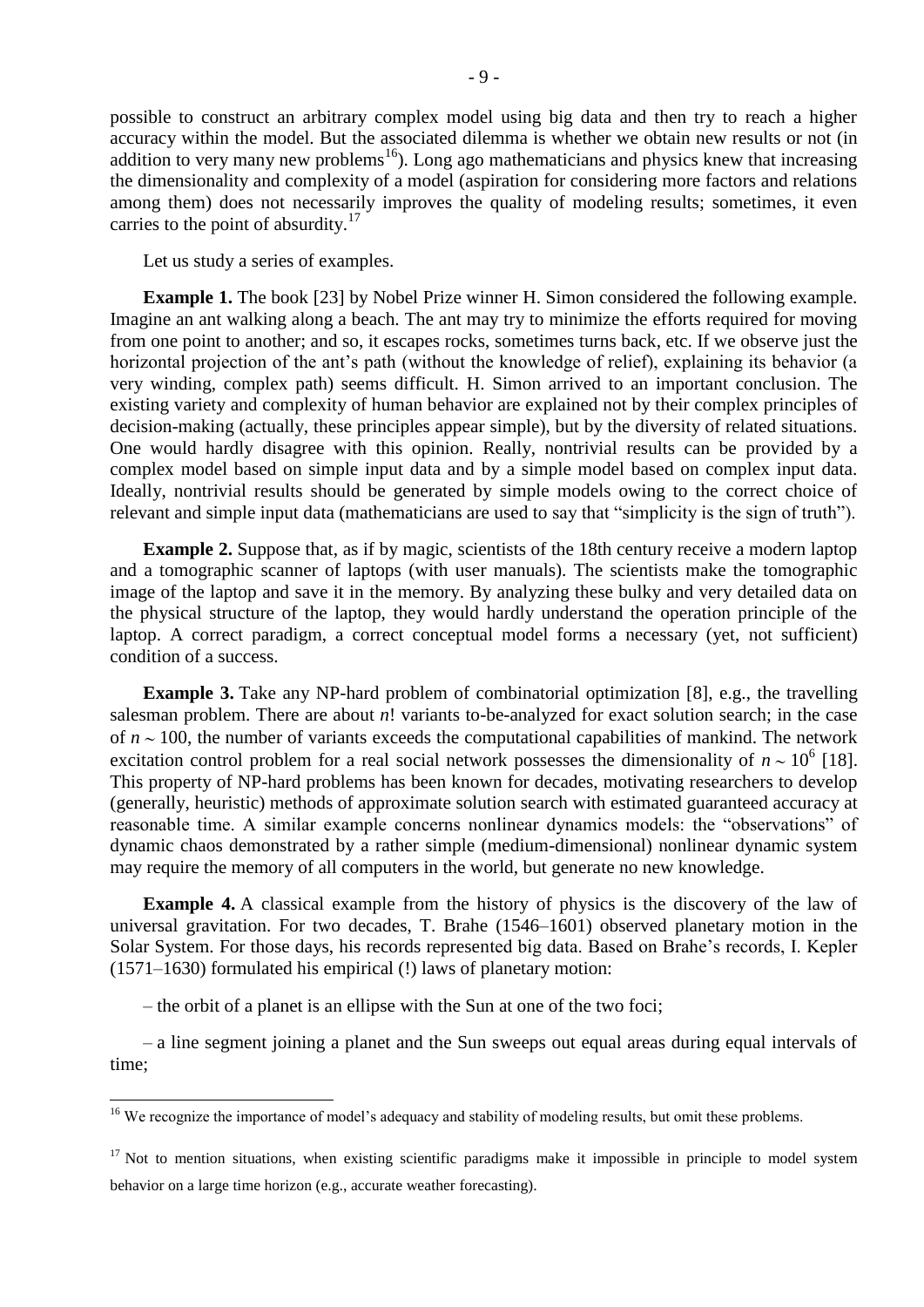– the square of the [orbital period](http://en.wikipedia.org/wiki/Orbital_period) of a planet is proportional to the cube of the [semi-major](http://en.wikipedia.org/wiki/Semi-major_axis)  [axis](http://en.wikipedia.org/wiki/Semi-major_axis) of its orbit.

Kepler's laws of planetary motion aggregated Brahe's data, and the motion of any planet could be calculated by them (instead of Brahe's many-volumed recordings) with a high accuracy. In other words, Brahe learned to describe<sup>18</sup> planetary motion, whereas Kepler learned to describe and predict it. However, Kepler's laws did not explain *why* planets move so. The answer was later given using the law of universal gravitation established by I. Newton (1643–1727). Perhaps, Kepler's laws would be derived by any modern computer (with adequate algorithms embedded and initial data entered). At the same time, modern computers would be unable to obtain the law of universal gravitation without the corresponding model of mass interaction. Kepler's laws are the "corollaries" of the law of universal gravitation (can be deduced from it), just like Brahe's results follow from Kepler's laws. Therefore, the law of universal gravitation made useless (epistemologically superfluous) both Kepler's laws and Brahe's big data.

Today's experience in big data handling testifies that, in most cases, we are at the level of Brahe and apply titanic efforts to reach the level of Kepler. But a qualitative jump occurs only under the appearance of generalizations (at the level of Newton) that radically simplify the situation. Once again, note that the whole secret is "putting correct questions to the Nature."

**Example 5.** The second classical example from the history of physics relates to the development of molecular-kinetic theory. It shows that generation of a big data flow appears easy. The whole point is what to do with this flow and what questions to answer.

Consider the following mental experiment (the problem of ideal gas behavior description). One cubic meter of air is in the normal conditions. It contains approximately  $10^{25}$  molecules. The motion of molecules and their collisions are completely described by kinematics and dynamics (within the framework of the ideal gas model). In other words, there exist no fundamental obstacles in such description. During a second, each molecule suffers from  $10<sup>9</sup>$  collisions with other molecules. The real-time description of such a system (the coordinates and velocities of all molecules) requires the minimum data flow of  $10^{35}$  bytes per second.

This data flow exceeds even the modern processing capabilities of mankind (to say nothing of the processing capabilities in the 1850s when the theory appeared)! Perhaps, physicians recognized the senselessness of such detailed analysis (even despite its possibility in principle) and passed to macrodescription in terms of aggregated characteristics (temperature, volume, pressure) and, subsequently, to the description of probabilistic distributions within the framework of statistical physics. But if physicians of that period were able to perform necessary calculations, science would never have statistical physics!

Today a similar effect arises, e.g., in informational control problems for online social networks. Transition from microdescription using graphs with tens of millions of nodes and billions of connections (no doubt, this is a **big control problem**) to macrodescription in terms of probabilistic distributions [\[5\]](#page-13-17) leads to realistic theoretical study, still preserving the key properties of an object. ♦

And finally, note the following. Depending on their source, big data can be *natural* or *artificial*. In the former case, data are generated by some independent object and we ("investigators") decide what should be "measured" (Examples 1, 2 and 4). In the latter case, the source of data is a model (Examples 3 and 5); complexity (data flow) is partially controlled and defined during simulation.

l

 $18$  Recall the basic functions of scientific cognition (particularly, modeling) [\[16\]](#page-13-13): description (the phenomenological function) – explanation – prediction (the prognostic function) – control (the normative function).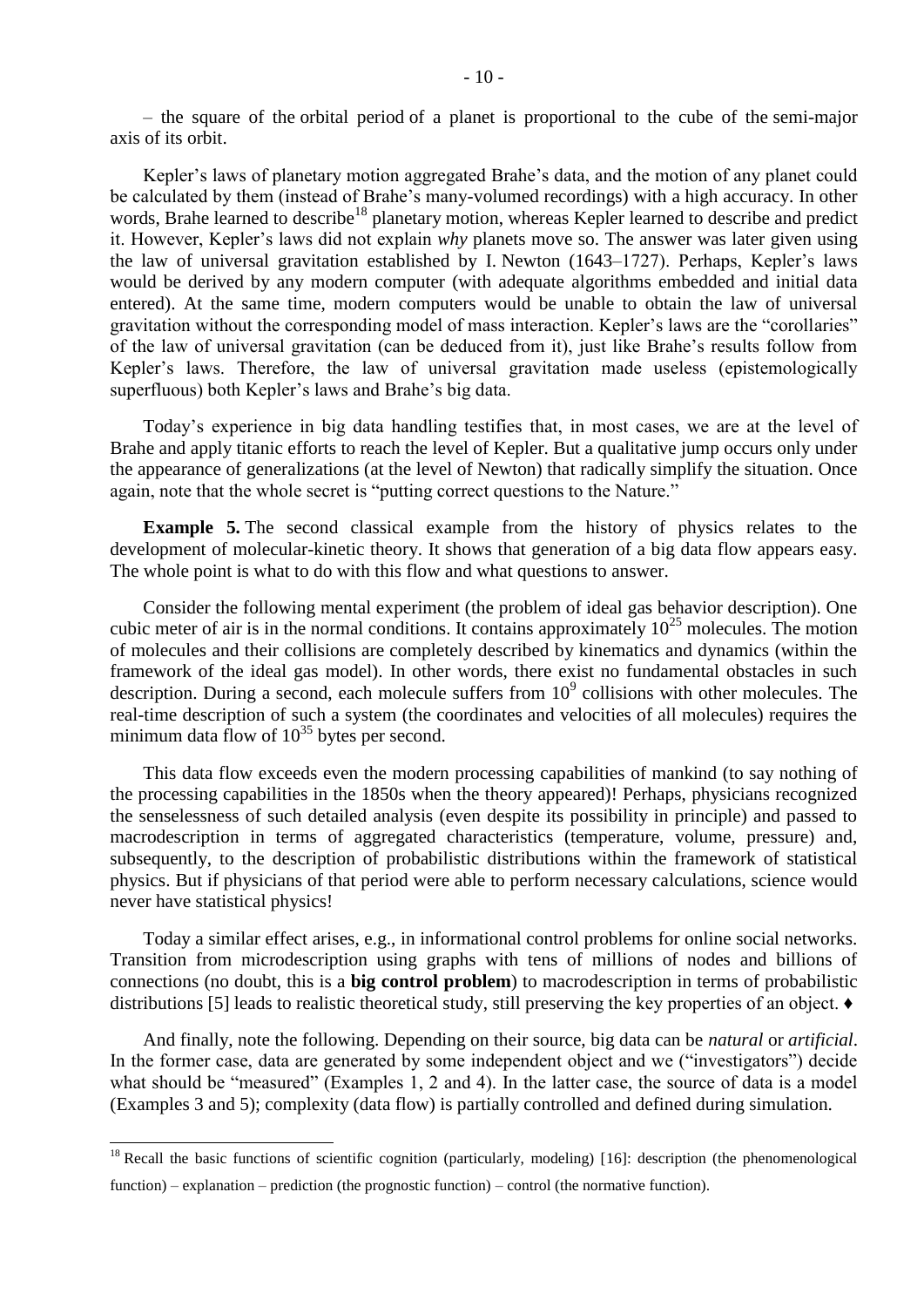**"Recipes."** There exist four large groups of subjects (see Fig. 5) operating (explicitly or implicitly) big data in their professional (scientific and/or practical) activity:

– manufacturers of big data handling tools (software/hardware developers, suppliers, consultants, integrators, etc.);

– designers of big data handling methods (experts in applied mathematics and computer science);

– specialists in application domains (scientists focused on real objects or their models) that represent big data sources;

– customers utilizing or planning to utilize the results of big data analysis in their activity.

Representatives of the mentioned groups interact with each other (see the dashed lines in Fig. 5). The normative ("ideal") division of "responsibility areas" is illustrated by Fig. 6; here the thickness of arrows corresponds to the level of involvement.



## **Fig. 5. Subjects operating big data**



**Fig. 6. Division of "responsibility areas"**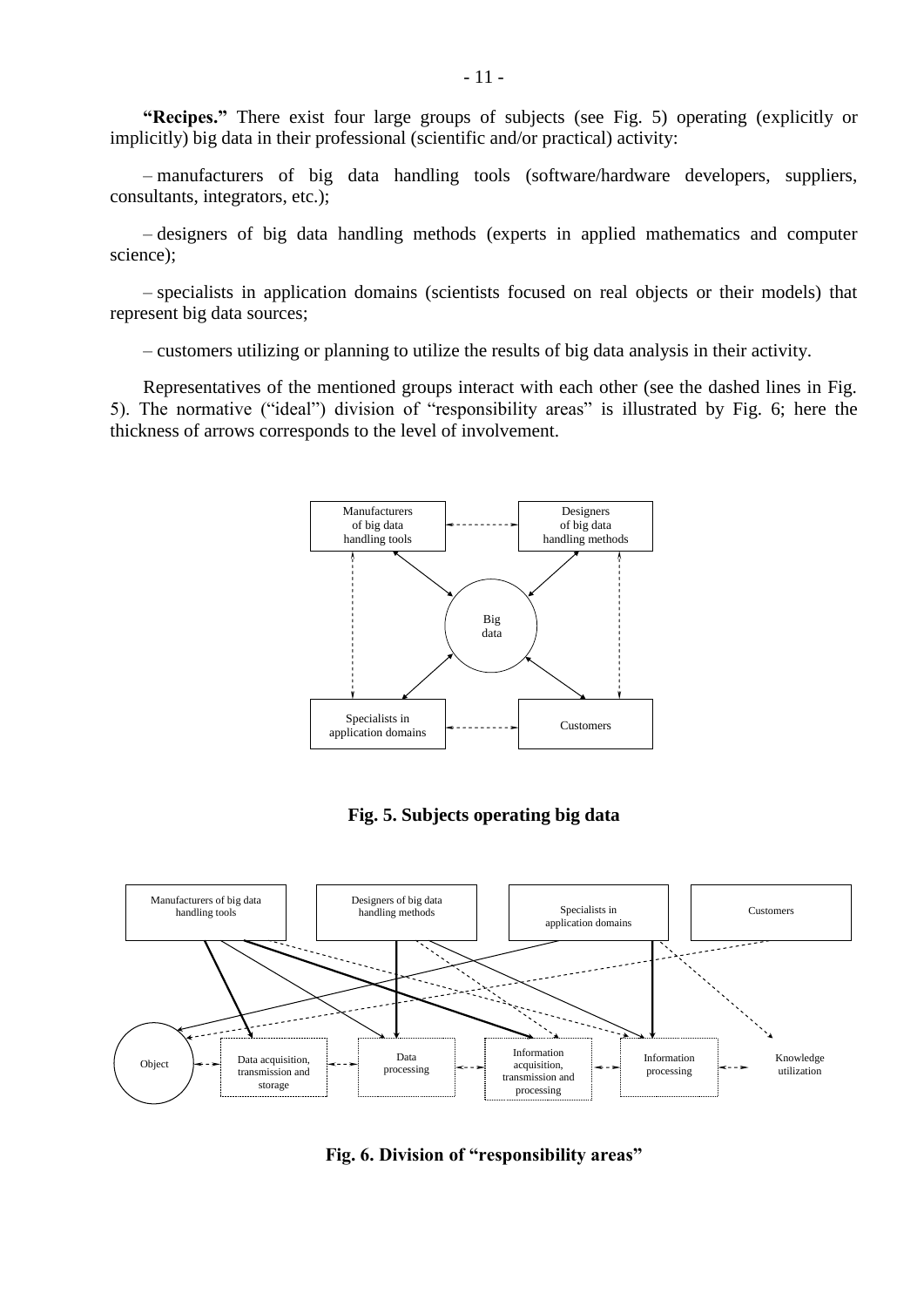Proceeding from *sensus communis* and not claiming to be constructive, we formulate the following general "recipes" for the listed groups of subjects.

For manufacturers of big data handling tools: with the course of time, it will be difficult to sell big data solutions (including analytical ones) without suggesting new adequate mathematical methods and stipulating for the feasibility of close cooperation between customers, the developers of appropriate methods and specialists in application domains.

For mathematicians (the author's "brothers-in-arms"): a topical query concerns adapting wellknown methods and developing new processing methods (in the first place, with nonlinear complexity!) for the large flows of unstructured data representing a good testing area for new models, methods and algorithms (to the extent possible, at the expense of manufacturers and/or customers).

For specialists in application domains: big data technologies lead to new capabilities for acquiring and storing the bulky arrays of "experimental" information, conducting the so-called computing experiments; the associated methods of applied mathematics enable systems generation and rapid verification of hypotheses (revelation of implicit regularities).

For customers: the expensive technologies of big data acquisition and storage would hardly be economically sound without involving specialists in appropriate methods and subject areas (only if it is absolutely clear which questions a customer would like to answer using big data<sup>19</sup>).

**Some threats.** In addition to the emphasized necessity of searching for adequate simple models and the alerting trend of anticipatory technologies development, we expect the future relevance of the following problems (the list below is unstructured and incomplete).

*The informational security of big data*. This requires adaptation of well-known methods and tools, as well as development of fundamentally new ones.

*The energy efficiency of big data*. Even today, data processing centers represent a considerable class of power consumers. The bigger are data to-be-processed, the higher is energy needed.

*The principle of complementarity* was established in physics long ago; it declares that measurements modify the state of a system. However, does it apply to social systems whose elements (people) are active, i.e., possess their own interests and preferences, choose their actions independently, etc. [\[19\]](#page-13-18)?

A demonstration of this principle lies in the so-called information manipulation (strategic behavior). According to theory of choice [\[1,](#page-12-2) [11\]](#page-13-3), an active subject reports information by forecasting the results of its usage; generally speaking, an active subject does not adhere to truthtelling.

Another example concerns the so-called active forecasting: a system changes its behavior based on new knowledge about itself [\[20\]](#page-13-19).

Are these and similar problems (e.g., crowdsourcing [\[11,](#page-13-3) [24\]](#page-13-20), conformity behavior [\[4\]](#page-12-3), etc.) eliminated or aggravated in the case of big data?

As far as we have mentioned the principle of complementarity, it is necessary to recall *the principle of uncertainty* in the following (epistemological) statement [\[16\]](#page-13-13): the current level of

 $\overline{a}$ 

<sup>&</sup>lt;sup>19</sup> Though, it is possible to store data *de bene esse* (e.g., to verify a certain hypothesis in future based on them).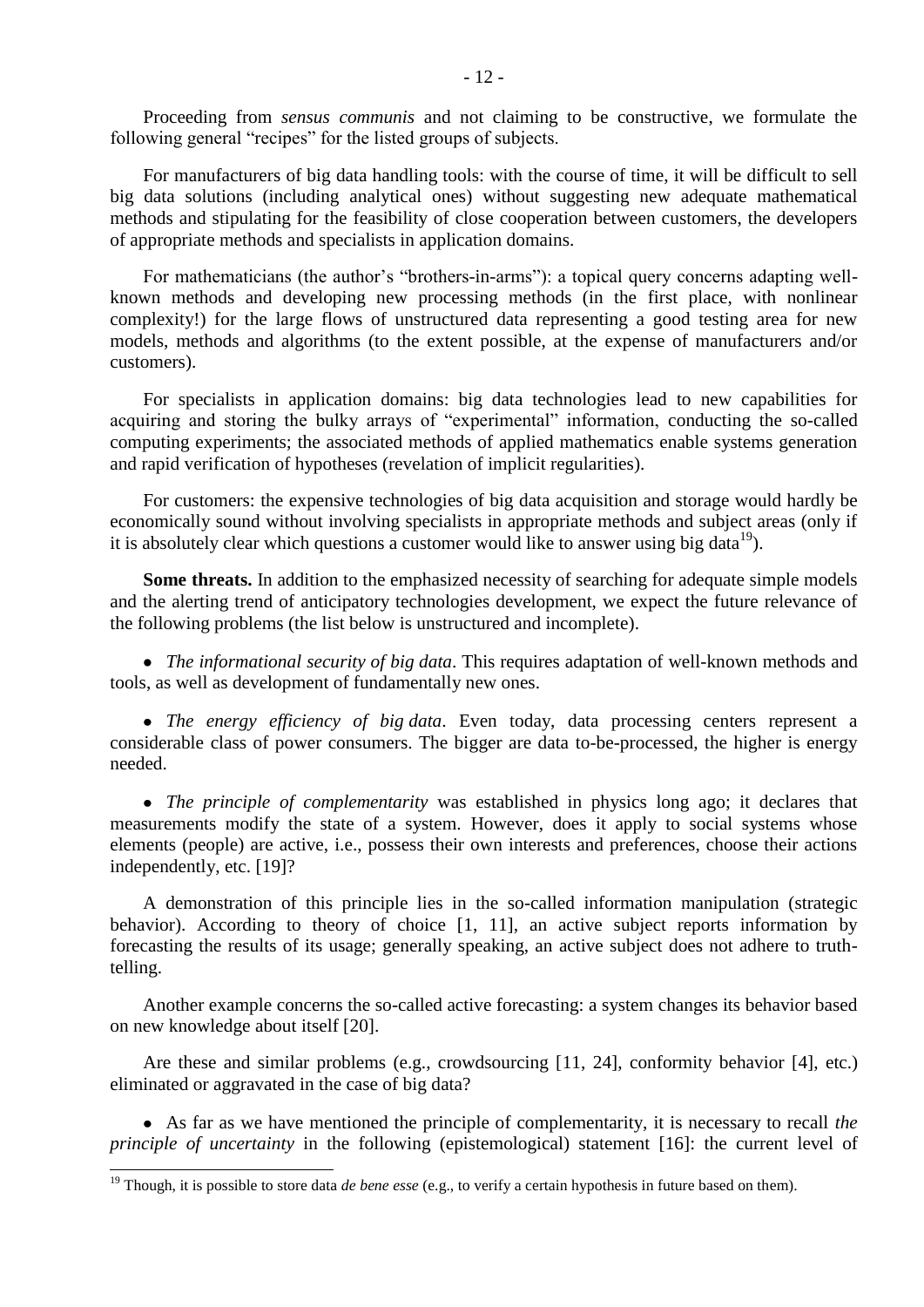science development is characterized by certain mutual constraints imposed on results "validity" and results applicability. In the context of big data, this principle means the existence of a rational balance between the level of detail in the description of a studied system and the validity of results and conclusions to-be-made on the basis of this description.

A traditional assumption in design and operation of information systems (corporate systems, decision support systems of governmental services, inter-agency circulation of documents, etc.) is that all information in such systems must be complete, unified and publicly available (under existing access rights). But it is possible to show the "distorting-mirror" reality to each person, i.e., to create an individual informational picture<sup>20</sup>, thereby performing *informational control* [\[10,](#page-13-6) [11,](#page-13-3) [19,](#page-13-18) [20\]](#page-13-19). Should we strive for or struggle against these effects in the field of big data?

#### **INSTEAD OF CONCLUSION**

Thus and so, data have always been big. New, more and more perfected tools of big data acquisition, storage and processing appear intensively. We wish we managed to perform these operations in real time. This *calls for developing appropriate directions of applied mathematics and computer science* (a topical query from technologies and practice to modern science).

There also exists a pressing need for *mass training of specialists in big data, big analytics and big visualization* (with focus on concrete application domains).

However, this is not enough: we have to accumulate knowledge (in appropriate branches of science) and *create models for compact and adequate description of studied phenomena and processes (with due consideration of a solved problem)*. In other words, *it is desired to advance from the level of Brahe to the level of Newton* in each possible area of big data applications. Otherwise, we are doomed to handle particulars, not seeing the wood for the trees (see E. Rutherford's citation above).

Furthermore, the anticipatory development of technologies has become the civilization-scale problem to-be-accounted by scientists and engineers (including the field of big data and big control), as well as by the consumers of appropriate methods and tools created by them.

#### **REFERENCES**

<span id="page-12-2"></span>1 *Aizerman M., Aleskerov F.* Theory of Choice. – Amsterdam: Elsevier, 1995.

l

<span id="page-12-0"></span>2 *Algorithmic* Game Theory / Ed. by N. Nisan, T. Roughgarden, E. Tardos, and V. Vazirani. – N.Y.: Cambridge University Press, 2009.

<span id="page-12-1"></span>3 *Boyd S., Parikh N., Chu E.,* et al. Distributed Optimization and Statistical Learning via the Alternating Direction Method of Multipliers // Foundations and Trends in Machine Learning. –  $2011, -N_0$ ,  $3(1)$ ,  $-P$ ,  $1-122$ .

<span id="page-12-3"></span>4 *Breer V., Novikov D.* Models of Mob Control // Automation and Remote Control. – 2013. – Vol. 74. No. 12. - P. 2143–2154.

 $20$  At the very least, a fragment of the "objective" picture (hushing up the whole truth); at the most, an arbitrary inconsistent system of beliefs about the reality.